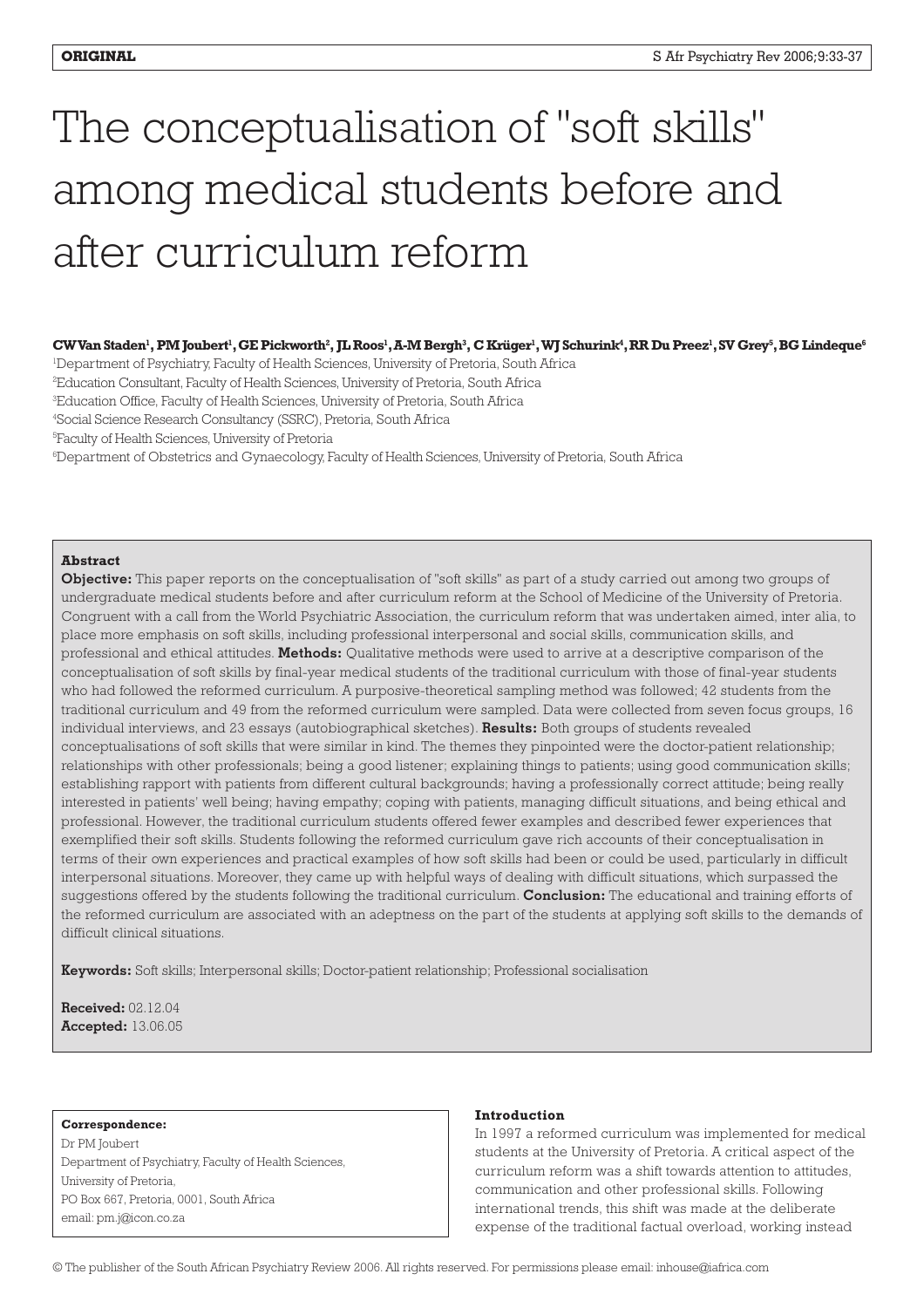towards students' becoming lifelong learners.<sup>2</sup> Various programmes were designed and implemented locally for the development of these skills and attitudes, which we collectively called "soft skills".

One critical test for this curriculum reform lies in the assessment of the students' resulting qualitative insights into and adeptness at applying soft skills. The objective of this study was to examine qualitatively the conceptualisation of, and adeptness at, soft skills as portrayed in students' reflections on their training and practical experiences, as well as in practical examples in which soft skills are relevant.

This paper aims to help psychiatrists improve their understanding of students' appreciation of soft skills, which in turn may help them to be better role models to students. It reports on the conceptualisation of soft skills in a study among medical students before and after curriculum reform. It describes students' appreciation of what soft skills are about, and it precedes a paper that reports on the principal way in which students acquire their soft skills – namely through psychiatrists and other clinicians being role models to them.<sup>2</sup>

# **Methods**

A qualitative study design was followed, the details of which as applied to this study are described elsewhere.<sup>3,4</sup> Data from two groups of students were gathered at the end of 2001 and 2002 respectively. The first group consisted of final-year students from the traditional six-year curriculum, and the second group consisted of the first final-year students from the reformed six-year curriculum. Following a qualitative, process-evaluation design with purposive-theoretical sampling, 42 students from the traditional curriculum and 49 from the reformed curriculum were selected for participation in seven focus groups, 16 individual interviews and the compilation of 23 autobiographical sketches.<sup>1</sup>

A semi-structured guide was followed for conducting the focus groups and the individual interviews. For the autobiographical sketches, the information leaflet and informed consent forms included an outline of topics that the research participants could consider when writing sketches. The semi-structured guide and the outline of topics for the autobiographical sketches can be obtained from the researchers.

Data were captured from audio tape recordings, transcripts of the audio tapes, researcher field notes, and the written accounts of the students. The analysis of the data was guided by grounded theory, and symbolic interactionism was chosen as the methodological framework for this study.<sup>5,6</sup>

# **Results**

On the surface, both groups of students revealed conceptualisations that were similar in kind – showing similar perceptions of what soft skills are about. Upon closer scrutiny, however, differences between the two groups were apparent in the use of the concepts related to soft skills. These differences relate to students' awareness and the extent to which they were able to apply soft skills to meet the demands of difficult clinical situations.

# *What are soft skills about?*

Both groups emphasised that soft skills are displayed in, and have to do with, interpersonal skills.

*Op die einde van die dag is dit eintlik interpersoonlike vaardighedea . Jy sien die pasiënt, die ander mense in die saal, die susters. Dis nogal 'n groot deel van jou kommunikasietyd. [At the end of the day it's really about interpersonal skills.a You see the patient, the other people in the ward, the sisters. That's quite a lot of your communication time.]*

*The way you manage your patients as a person and not a disease/syndrome is what interpersonal skills are all about. Explaining things before you do it, respecting their wishes or opinions, treating them with dignity, being subjective, allowing the patient to help you in your decision-making – these are soft skills…*

Although they mostly considered the relationship between doctor and patient, they also mentioned interpersonal relationships between doctors and between doctors and other health professionals – *"Ja, en hoe jy met kollegas omgaan en met jou seniors en jou juniors en daardie verhoudings." ["Yes, and how you relate to your colleagues and your seniors and juniors and those relationships."]*

Good communication skills are part of soft skills: "Good communication skills could help a doctor develop a good doctor-patient relationship." If one is to communicate well, one should be a good listener. The ability to be a good listener featured in just about all the students' descriptions of soft skills.

> *… naamlik 'n goeie luisteraar is, die vermoë het om 'n moeilike situasie te identifiseer en te hanteer sonder konflik, empatie te betoon met die oordra of aanhoor van slegte nuus, en om opreg belang te stel in hul pasiënt se wel en weë.*

*[… namely good listeners have the ability to identify a difficult situation and handle it without conflict, to show empathy when they have to give or hear bad news, and to take a genuine interest in their patient's well-being.]*

They link good listening with good explanations. *"You try and explain something to them. You don't go into detail but at least make sure…".*; and *"Ek dink dit is daardie … verduidelik wat presies aan die gang is.".[ "I think it's that word explain that conveys what is going on here."].* Doing so, will help with another soft skill, namely the establishment of rapport with patients from different cultural backgrounds. *"Sagte niekliniese vaardighede is, soos ek reeds beskryf het, hoe om verskillende pasiënte uit verskillende agtergronde, kulture, ens. te benader om rapport te bemeester." ["Soft, non-clinical skills are, as I have already explained, how to approach different patients from different backgrounds, cultures etc in order to master rapport."]*

"Bedside manners" was a term used to denote soft skills, defined as *"die manier waarop die dokter met die pasiënt interaksie het."[ "the way the doctor interacts with the patient."]*

In their conceptualisation of soft skills students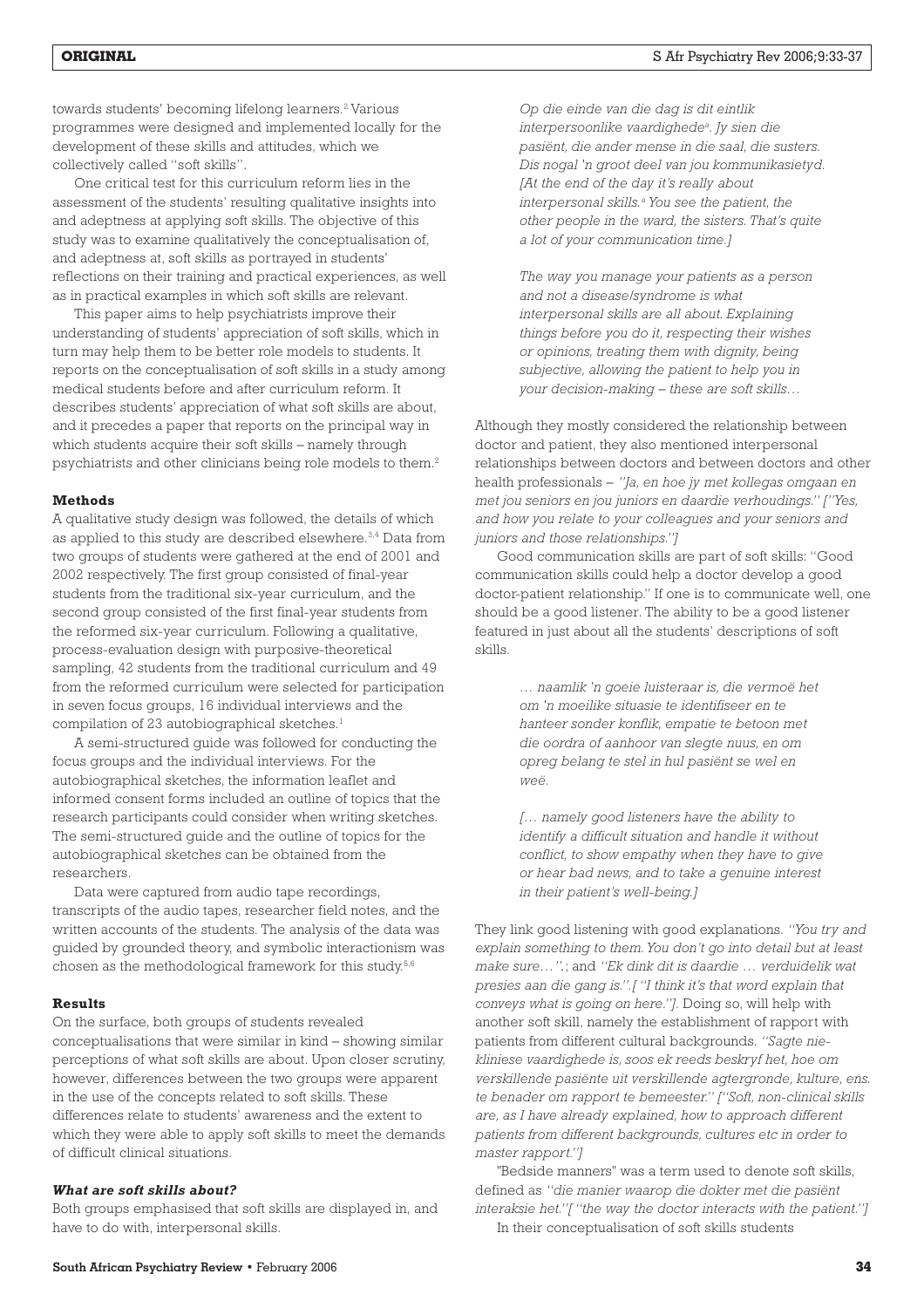emphasised a genuine interest in the patient's well-being and *"om opreg belang te stel in hul pasiënt se wel en weë" [" to take a genuine interest in their patient's well-being."].* This also covered the question of treating patients decently: *"I think we each have our own ideal of what we want a doctor to do. I tend with most of my patients to treat them the way I would like to be treated when I can and I have the time."*

Empathy featured strongly in their conceptualisation.

*Een van die belangrikste vaardighede wat aangeleer moet word, is empatie. Vanuit 'n pasiënt se oogpunt dink ek is empatie en begrip baie keer belangriker as kennis en vaardigheid. [One of the most important skills that must be learned is empathy. From a patient's point of view I often think that empathy and understanding are often more important than knowledge and skills.]*

A respectful attitude was highlighted as another soft skill. *"It is important to respect your patient from the beginning."* Respect *"makes a huge difference"* and *"there is no excuse for being rude."* Respect should not be limited to patients, but extended to colleagues, students, nurses, and anyone the doctor is working with – *"Respect for the patient, respect for the colleagues. Respect. Colleagues. It's either a student, it's either a nurse, it's either anyone who's working with you."*

Ethics and professionalism were part of students' conceptualisation: *"nie-kliniese vaardighede loop hand-aanhand met professionele en etiese houdings. ["non-clinical skills go hand in hand with professionalism and ethical attitudes.]*

Two other recurrent themes were honesty and trust. *Persoonlik stel ek eerlikheid baie hoër as in beheer bly, of outoritêr wees"* and *"You must give them your trust first and be there to listen to them and … make them feel like … you're there for them." ["Personally I put a much higher value on honesty than on staying in control, or being authoritarian "]*

> *Showing … you really care for them. Let them speak out, like you listen to what their problem [is]. And then at a time some of them don't want to open up at first, but with time, when they realise that you really want to know what's wrong with them they start opening up. And then they start to develop, like realise that they can trust you.*

# *Awareness of and adeptness at soft skills*

Reformed curriculum students praised the teaching efforts, even though any teaching of soft skills was considered to be a mere aid, whereas traditional curriculum students repeatedly bemoaned their lack of soft skills, and occasionally expressed the wish that such skills could be taught.

# *Traditional curriculum students:*

- *• Ek dink nie ons dink ooit daaroor nie. [I don't think we ever consider that.]*
- *• Ek dink ons is baie swak toegerus [met professionele vaardighede]. [I think we are very badly equipped [with pro[essional skills].*
- *• Ek dink die kursus op sigself leer jou glad nie die skills nie [I think the course in itself doesn't teach you those skills.]*
- *• But no-one actually taught us [soft skills].*

# *Reformed curriculum students:*

- *• Die leerplan doen sy bes om ons die 'soft skills' te leer ..." [The curriculum really tries to teach us the 'soft skills' ..."]*
- *There was a wonderful attempt made theoretically to also teach me about the emotional aspects of medicine and this too was appreciated."*
- *• Ek voel dat nie-verbale gedrag redelik goed aangespreek is op verskeie plekke in ons kursus, maar weer eens dat sommige mense hierdie vaardighede sal gebruik en probeer verbeter en ander nie." [I feel that non-verbal behaviour was fairly well-addressed at various points in our course, but then again some people will use these skills and try to improve them and others won't."]*

However, awareness of and training in soft skills do not necessarily result in adeptness, even if students are better equipped by the reformed curriculum. A more convincing difference between the student groups transpired in their practical conceptualisations of soft skills in difficult interpersonal situations, even though both groups of students revealed conceptualisations of soft skills that were similar in kind (see above). Students of the reformed curriculum came up with helpful ways, often based on their own experiences, of dealing with difficult situations, which surpassed those offered by the traditional curriculum students. They also gave rich accounts of their own experiences and provided practical examples of how soft skills had been or could be used hypothetically, whereas the traditional curriculum students offered fewer examples and accounts of experiences that exemplified their soft skills.

Thus, the data elicited from the reformed curriculum students exceeded the saturation of themes offered by the traditional curriculum students in considering difficult interpersonal situations – whether they had actually experienced or had to imagine them. This will be shown in the examples below, about their dealing with an aggressive patient, a patient who is reluctant to talk, a patient who is in love with the doctor or student, and the doctor's or student's falling in love with a patient.

In relation to aggressive patients, the traditional curriculum students seemed more restricted in their ways of dealing with them, felt inadequately equipped to do so, and related incidents in which they could not be empathetic and became angry themselves.

- *• Ek word terug kwaad. Want dis soos ek het niks aan jou gedoen nie, moenie vir my skree nie. [I get angry right back. Because if I've done nothing to the patient what gives her the right to scream at me?]*
- *I would immediately be stern and say, "If you don't let me help you, this is what is going to happen, these are the complications. You have a choice – either you, it's me or no-one", and then you leave. And I don't know if that is the right attitude. …But at that point it is so frustrating that you become nasty.*
- *"You just tell him…it's either me or nothing." Upon which a fellow student responded: "I get very aggressive. I know it's bad. And I really have to work on it."*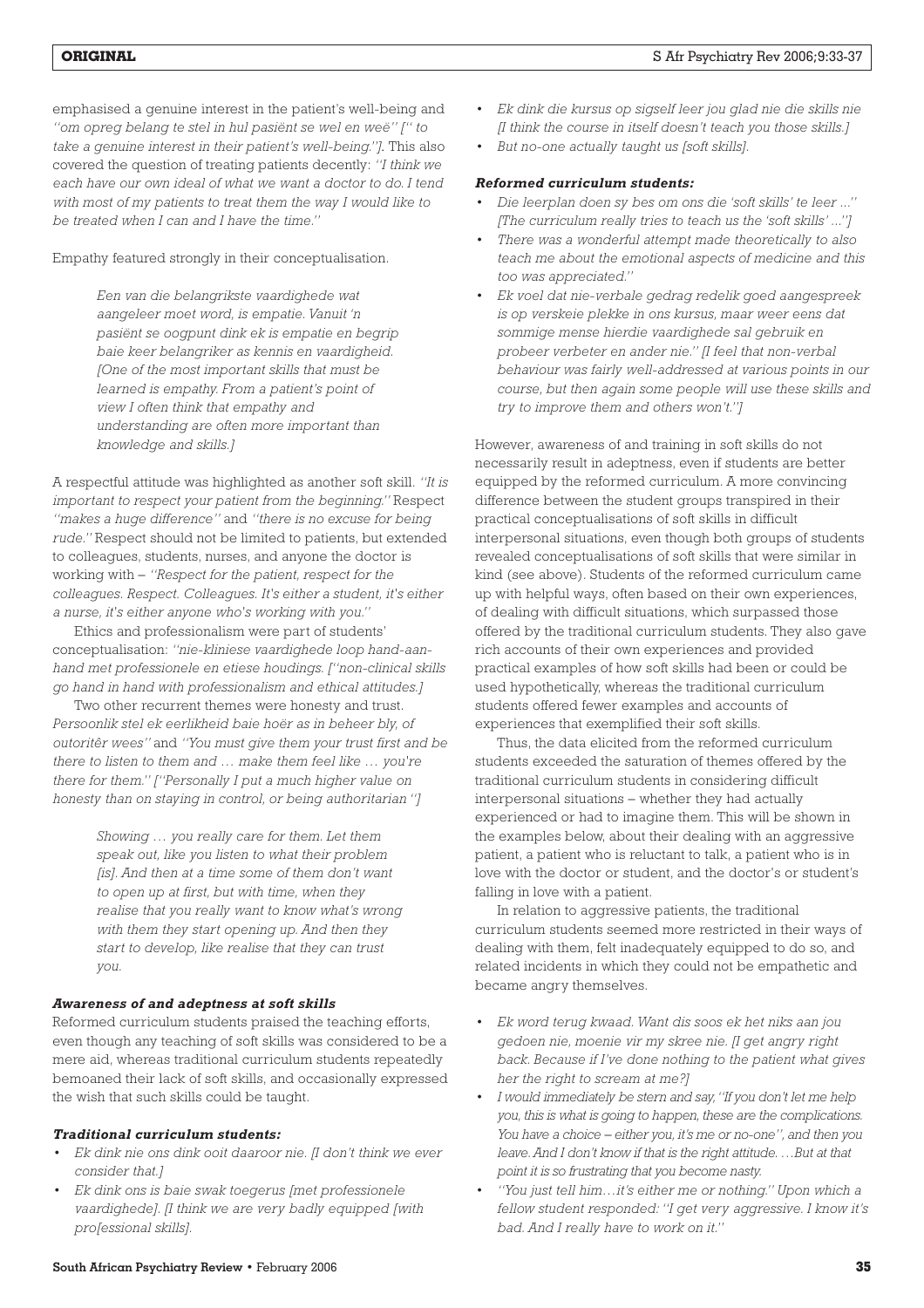On the other hand, students from the reformed curriculum seemed more resourceful in dealing with aggressive patients.

- *I mean "difficult patients" is a wide thing. It depends on, there are those that would need sedation, there are those that would need the securities personnel. You must know what to look for, I mean, if there are those patients that are so difficult that you need to call the registrar to come in, because you are not fully equipped say to prescribe medication. I mean as a student you cannot prescribe certain medication. You have to know who to contact if you need help, if the situation is out of hand … difficult situation. Sometimes the nurses they can handle the situation … just do this. But with time, as we gain experience, you have difficult, I mean, the difficulty that you encounter you can be able to solve them like [if] a patient doesn't want to take medication … Sometimes they just need a doctor to talk to them and they just understand that it is necessary to take the medication and the difficulty goes down.*
- *• Dan moet jy kalm en rustig bly en probeer om rustig met die pasiënt … as die pasiënt aggressief raak en ongelukkig is, net mooi verduidelik, kom sit nou, wat pla jou, eers vra[vir] die pasiënt wat pla en dan sê wat jy kan doen. Partykeer kan jy nie iets verander wat … kyk of jy kan verander, wat jy kan doen om te help. As jy moet kwaad raak of ongelukkig raak, dan kan jy nie iets doen nie. [That's when you have to stay calm and relaxed. If the patient seems aggressive and unhappy, then you calmly ask the patient to come and sit down and tell you what's the matter. Then you explain to the patient what you could do to help. Maybe there'll be things that you can't change, but see if there's anything you can do. If you're angry and upset, you can't do anything for your patient.]*

In dealing with patients who are reluctant to talk, both groups emphasised the need to spend time with them.

> *Mens kan later terugkom, … dan kan jy vir die pasiënt sê, "Meneer/mevrou ek het nie nou tyd nie, ek wil eerder rustig met jou kom praat. Ek kom nou-nou terug dan gesels ons lekker wanneer ek nie vinnig by 'n plek moet wees nie. [You could go back later, … then you say to the patient, "Sir/ma'am I really don't have time now, and I'd like to give enough time to discussing this. I'll be back in a little while and then we can have a nice chat when I'm not rushing to get somewhere.]*

Reformed curriculum students went further and elaborated on the process they would follow to resolve the difficulty when patients do not want to talk.

*• Sometimes you find the patients don't want to talk because they have underlying fears. So you can start there. Because sometimes they almost have preconceived ideas of what might be wrong. So they decide, no I'm not going to tell that, no I'm not going to … Maybe if you start there and you ask directly, then the patient [will say], you'll know, I thought this and this and this. Then if you can allay those fears, then the patient will start opening up to you.*

- *• Mens moet seker dan bepaal hoekom die pasiënt stil is in die eerste plek. Dit, is hy bang, is daar 'n taalkommunikasieprobleem? So ek dink mens moet by die probleem uitkom, hoekom hy stil is, want dis dan ook half 'n teken. Dis miskien dan 'n"'soft silence", en dan wil mens nou, dan via daardie probleem sy ware probleem aanspreek. [I suppose one starts by finding out why the patient is so quiet in the first place. Is he plain scared, is there a language communication problem? So I think one has to get to the root of the problem of why the patient is so quiet because that's almost a sign. Maybe it's a 'soft silence", and then via that problem you'll be able to deal with his real problem.]*
- *Maybe sometimes it may be that the patient is not a talkative kind of a person. So you need to understand that.*
- *You know the doctor is not the only person around the patient. There are also sisters, there are all of us, there are the social workers. If you suspect, I mean you tend to talk of the sisters, "How's this patient?" Maybe try to involve the sisters to talk about this patient. Maybe they might open up to the sisters, maybe they'd open up to the student. Maybe the patient need[s] a psychology counsellor … that could reach the patient … so in collaborating with such people that have established a relationship.*

Traditional curriculum students seemed less prepared for the possibility of romantic advances from patients, and some were oblivious to their own potential interest in a patient. Some suggested simple solutions such as, "jy ignoreer dit". Others saw the situation as clear-cut – "you can never let that happen". After some debate in one of the focus groups, they expressed their doubts about being ready to deal with such a situation.

- *• If you start by walking into the door it's already a professional situation. I don't even let the thought cross my mind. No matter how pretty she is. Sometimes you think, "Ah she's good looking"' But I just don't think about it.*
- *• Dan sal ek maar vir hom sê cheers en eerder die pasiënt verloor.[Then I'd tell him cheers and rather lose the patient.]*

The reformed curriculum students seemed more prepared to deal with an infatuation in that they reflected on the process through which an infatuation could develop.

- *• Like with my patient I started asking, oh myself maybe I was too nice … Maybe you're trying to be nice to patients and listen to their problems and maybe I overdid it.*
- *• Ek dink dis 'n goeie uitgangspunt en idealisties om te sê ja, dis die pasiënt-dokter-verhouding, en dis hoe dit is, maar in die realiteit werk [dit] nie so nie. Dis maar nou net een van daardie dinge. Ek dink mens moet eerder op realiteit werk as wat jy op onrealistiese doelstellings werk … Ek dink maak die beste van 'n saak, of dit nou 'n goeie of slegte saak is.[I think it's a good approach and it's idealistic to say yes, that's the patient-doctor relationship and that's the way it is, but in reality it doesn't work like that. That's just one of those things. And I think one needs to work with reality rather than with unrealistic goals … I think, make the best of things, for better or worse.]*